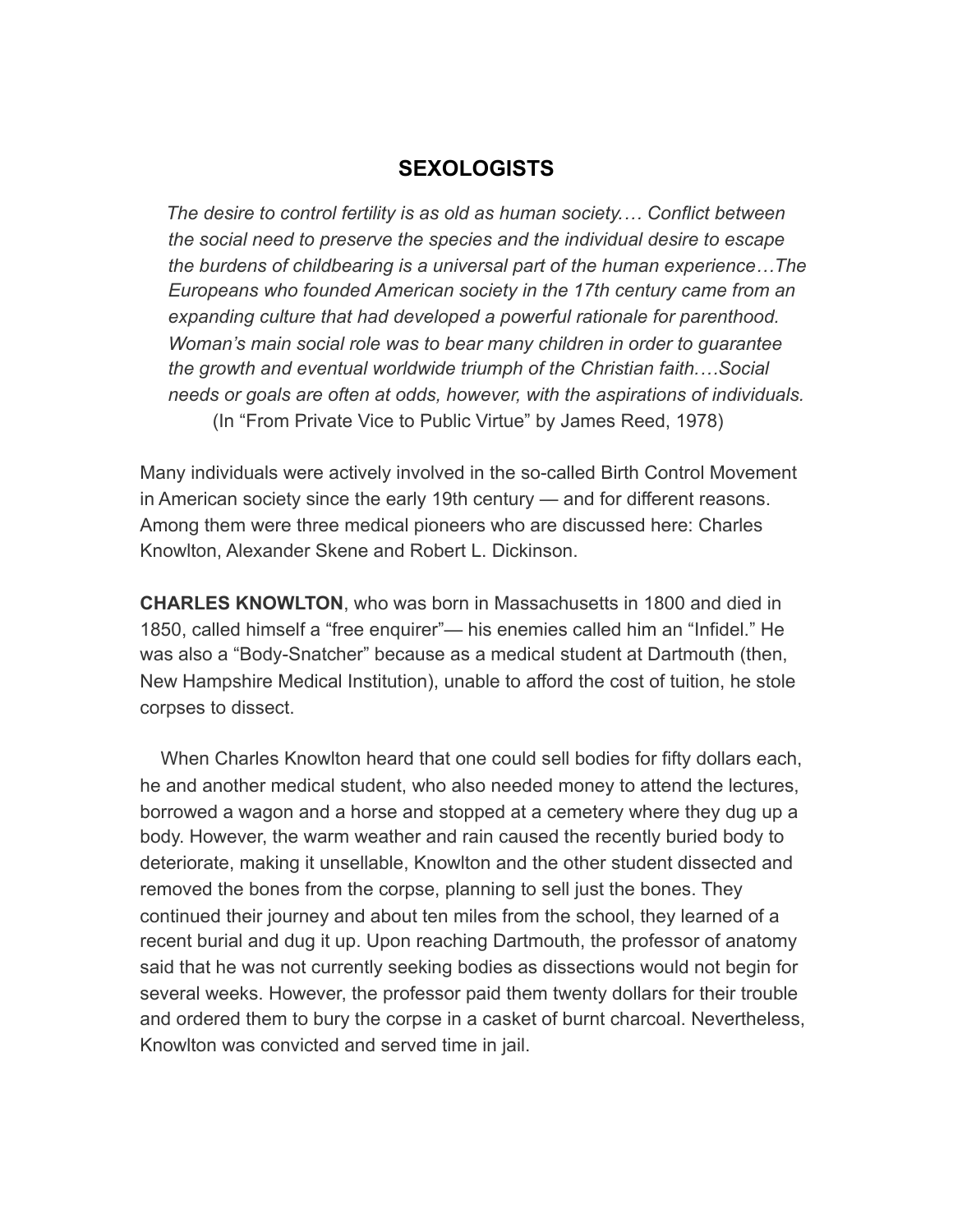Charles Knowlton's graduation thesis in 1924 advocated wide-spread postmortem examinations in order to promote knowledge of human anatomy.

 *Let it become a general practice for physicians, to give their bodies by will, for dissection and the prejudice existing on the subject will soon be done away; and it will be as common for persons to request that their bodies may be dissected, as it now is, for them to beg that their graves may be guarded, against the resurrectionist [grave robber.]* 

 After graduation, Knowlton was licensed to practice medicine and in 1831 he wrote America's first birth control book, *Fruits of Philosophy, or The Private Companion of Young Married People*. He was convicted for that as well, and again was imprisoned, this time serving three months of hard labor. Knowlton was an outsider for most of his life, fighting religious and social conformity. Growing up surrounded by superstition and hypocrisy, he became dedicated to finding and telling the truth as he understood it. He was an outspoken atheist and although opposed by authorities in the church and government, he went ahead and said what he wanted.

 Eventually Knowlton settled in Ashfield Mass., but the town's minister began a campaign against "infidelity and licentiousness," targeting the new doctor as its source. He'd been showing his book to his patients that contained a summary of what was then known about the physiology of conception. It also listed a number of methods to treat infertility and impotence and explained a method of birth control that he'd developed: to wash out the vagina after intercourse with certain chemical solutions.

 *It occurred to me, to add something to the [douche] water that should not hurt the woman, but yet kill the little tender animalcules, or in other words destroy the fecundating property of the semen.* 

 In the first five years, *Fruits* sold 7,000 copies at from fifty cents to one dollar, the price deliberately kept high to keep it out of the hands of the immature. He became a leading country doctor in western Massachusetts and eventually found respectability as a staunch defender of orthodox practice against quackery, but he remained a freethinker and contributed articles to newspapers and medical journals.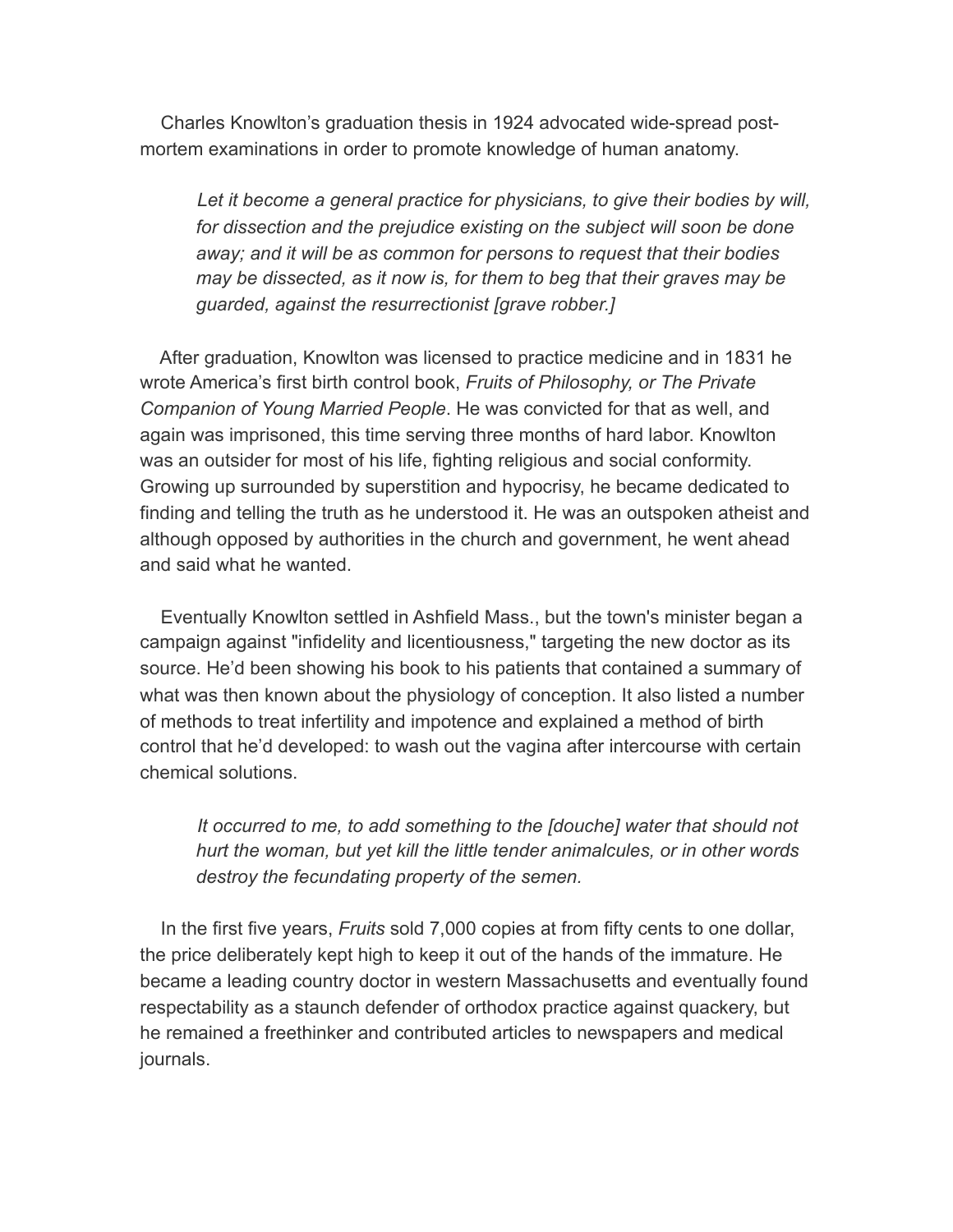Twenty-seven years after Dr. Knowlton's death from heart disease at age 49, two social activists republished his work in England and publicity from a subsequent public obscenity trial made the book a bestseller. Its circulation increased from an average of 700 per year to 125,000 in just one year and, no doubt, part of the book's popularity, other than titillation, was that it provided his readers with understanding of their sexual anatomies and physiology.

**ALEXANDER SKENE** (1837-1900) emigrated from Scotland to the United States in 1857 and enlisted in the Union army. Settling in Brooklyn after the war, he was known for his capacity for hard work. He encouraged his students to consider specializing in gynecology at a time when most physicians were unwilling to recognize it as a specialty. He wasn't a feminist by modern standards. He argued that women were unique, not inferior, but that woman's social role was determined by her biological role as a breeder. To be a wife and mother was "the chief end object of woman's life….The fulfillment of the injunction to multiply was "the highest earthly function of woman."

 *The woman who willingly tries to reverse the order of her physical being in the hope of gratifying some fancy or ambition, is almost sure to suffer sooner or later from disappointment and ill health….The home is woman's kingdom. There she rules or should rule, with an unseen hand…She governs governs by the kindness of her heart, which is far more potent than the intrigues of the head which kings and statesmen employ. If she possesses health and vigor of body and mind when she takes her place at home, she will ever find her duties pleasant and agreeable.* 

 Dr. Skene was a skilled practitioner and while working at Long Island College Hospital, he constantly improved techniques and surgical tools. In 1880 Dr. Skene published an article describing the paraurethral ducts in women, then a frequent and unrecognized source of infection. His findings, which came to be known as "Skene's Glands," was based almost entirely on his clinical observations.

 As a lecturer Skene stressed the use of visual aids and one day he noticed a student who didn't appear to be paying attention and seemed to be doodling. Skene demanded to see what the young man was drawing and was impressed that they were accurate depictions of the clinical demonstration. He asked the talented young artist to assist him preparing illustrations for a textbook that he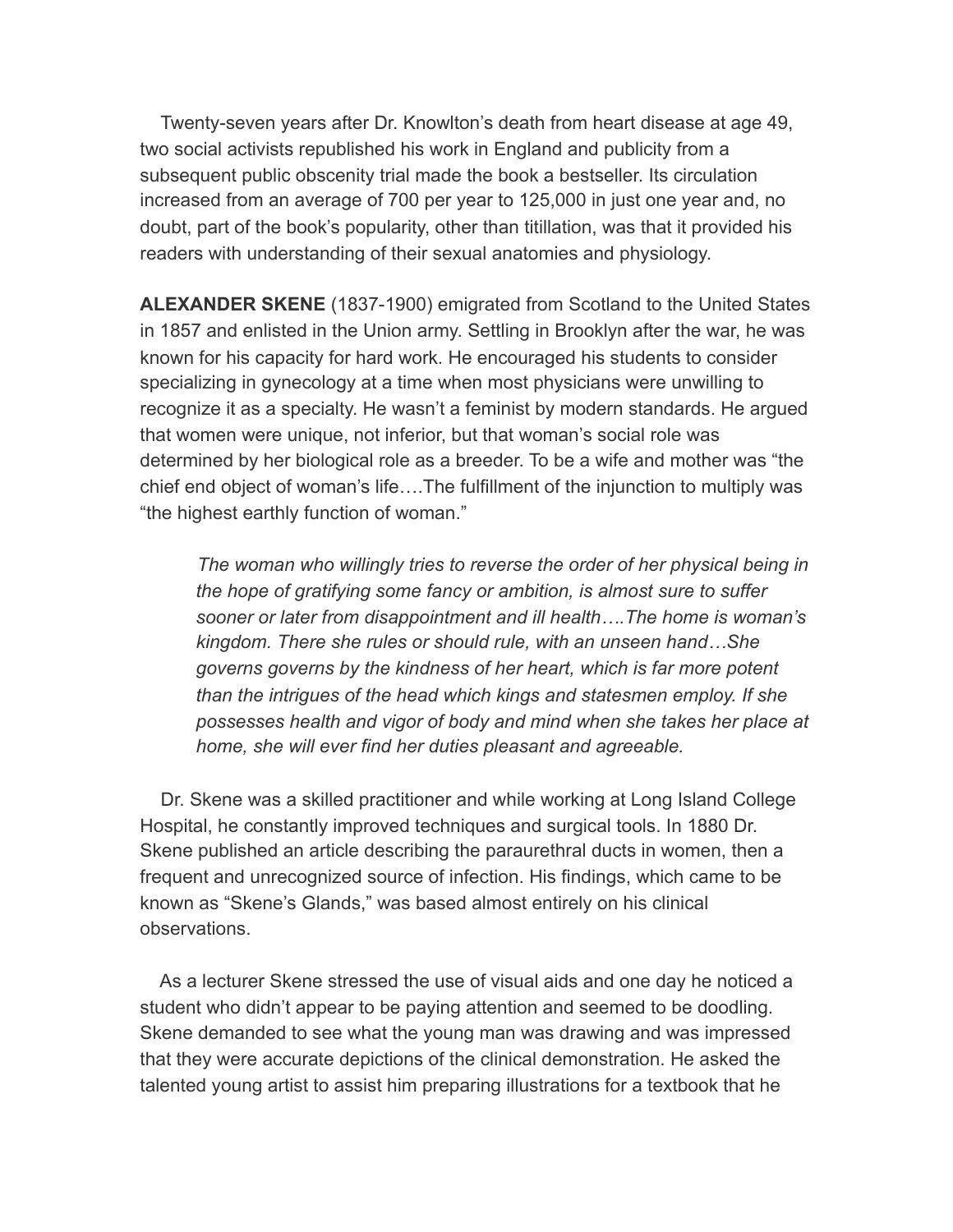was planning. The young man was Robert Labou Dickinson, the two became good friends and colleagues. The book *Education and Culture as Related to the Health of Women* contained 161 of Dickinson's drawings. It became a classic and after publication in 1888, it went through three editions and seven printings, and dominated the American market in gynecology for a decade.

 During his career, Dr. Skene founded the American Gynecological Society and wrote more than 200 scholarly papers and, by all accounts, he managed to avoid professional controversy — *until fairly recently!* 

Alexander Skene died on July 4, 1900 at his summer house in the Catskills and, five years later, a bust of him was erected in Brooklyn's Grand Army Plaza. It remained largely unnoticed for more than a century until in 2011, it was replaced by a bust of Abraham Lincoln. Not surprisingly, this caused some criticism. One physician critic complained,"Monuments shouldn't all be for generals and politicians…Skene was a champion for women's health. Those glands weren't prominent. You didn't even notice them unless they were inflamed." Another physician said about Honest Abe: "He's on the penny, he's on the Mall. Enough Lincoln, already. It's time gynecologists get their due."

 Alexander Skene was buried in the Rockland Cemetery in Sparkill, NY where today a much less grand monument stands alone atop a wind-swept hill far above the Hudson River. I wonder whether Skene is thinking what all the fuss was about?

**ROBERT LATOU DICKINSON** was born in Jersey City in 1861. After he completed his medical studies at Long Island College Hospital in 1881, because he was only 20, he had to wait a year before he could get a license and he spent that year off working for Dr. Skene who often advised his students to specialize in women's diseases. Dickinson did just that and soon became one of Brooklyn's busiest gynecologists. In his daily work he constantly encountered tragedies resulting from venereal disease, illegal abortions, and marital dysfunction and he attributed much of this to widespread ignorance and maladjustment about sex. He was convinced of the necessity for enlightened scientific response and he took up the task with missionary zeal.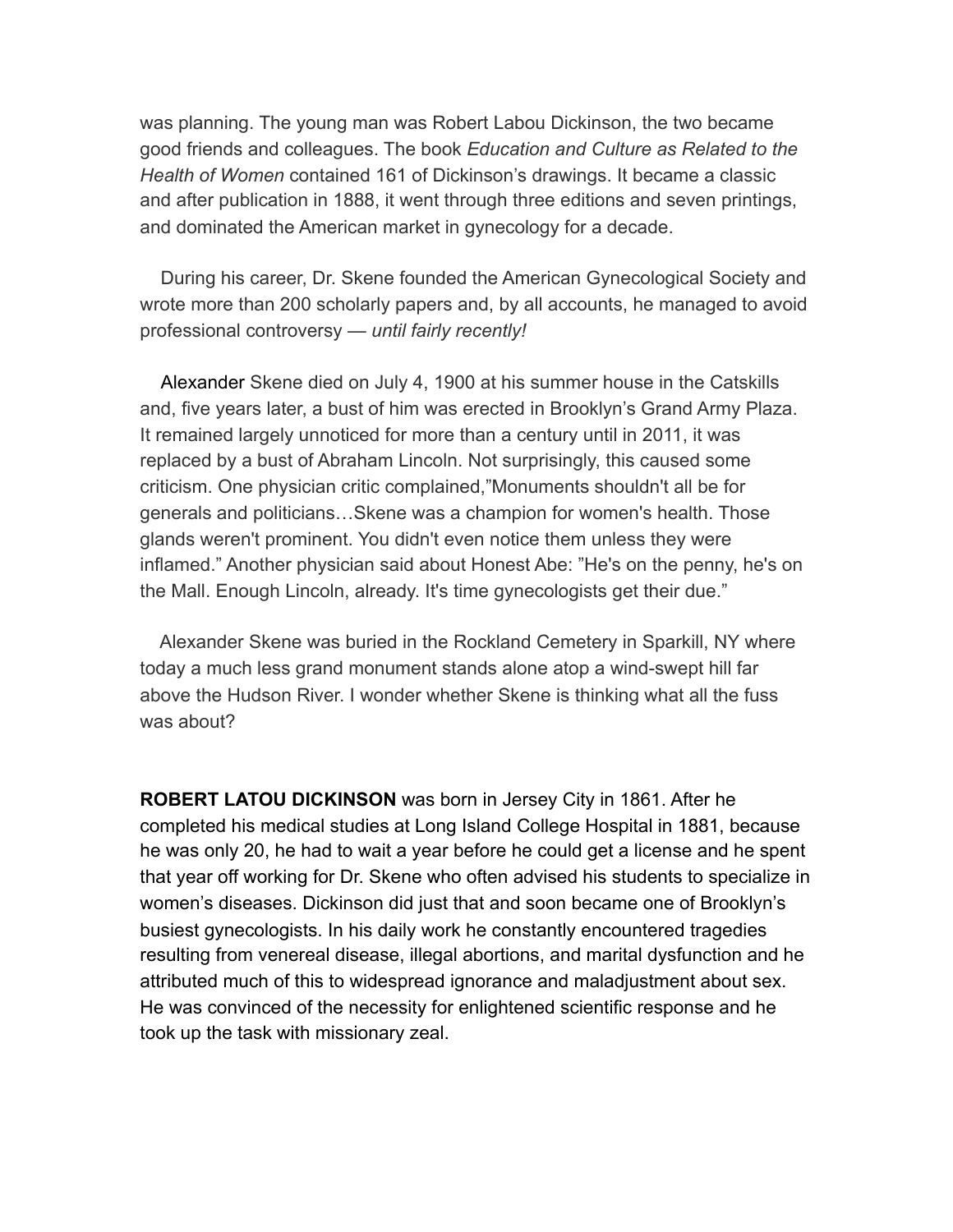Dr. Dickinson was distinctly unusual for his time because he routinely questioned his patients about sex and contraception. He compiled more than 5,000 detailed sexual histories of his married patients, accompanied by his sketches -- and eventually, these served as the basis of his emerging ideas. He was a prolific contributor to medical journals and as a medical lecturer, he railed against such social matters as tight corseting and he encouraged women to exercise more -- particularly on bicycles.

 However, Dickinson's main focus was to encourage physicians to talk about sex with their patients. As he said, it was a subject which "bristles with difficulties and misunderstandings and aversions and false constructions and temptations to evil-mindedness, [but the physician who is] clean of mind and happy in his marriage [is the only person with the knowledge and objectivity] to save his people from their ignorance." What was required for mutual satisfaction between married couples was frank discussion and mutual sensitivity: "It is all wrong if just submitted to -- or seen as a duty – in most cases "patience and desire and the use of Vaseline will overcome all difficulty."

 When Dr. Dickinson retired from office practice at age sixty, he moved to Manhattan, lived off his investments and launched what he called his "second career" — and only then, did he dare to publicly advocate contraception. In 1923 Dickinson founded the Committee on Maternal Health which included prominent medical specialists and became a clearing house for research and information concerning contraception. It was based at Dickinson's office, now located in the New York Academy of Medicine, and promoted "a broad program to improve the quality of life" by liberating married women from disease, disability and ignorance." Dickinson suggested that in the cases he had studied, the husband's "lack of aggressive charm breeds suspicion that he does not know enough to be interesting." As he said, sex was a force to be accepted and enjoyed -- "children should be wanted, planned -- and spaced."

 In 1933 Dr. Dickinson published *Human Sex Anatomy,* an atlas with 174 of his own illustrations of the genitalia including during intercourse. It was lambasted as pornography but, undaunted, in 1937 he convinced the conservative AMA to endorse contraception as a legitimate medical service and to encourage teaching of sexology in medical schools.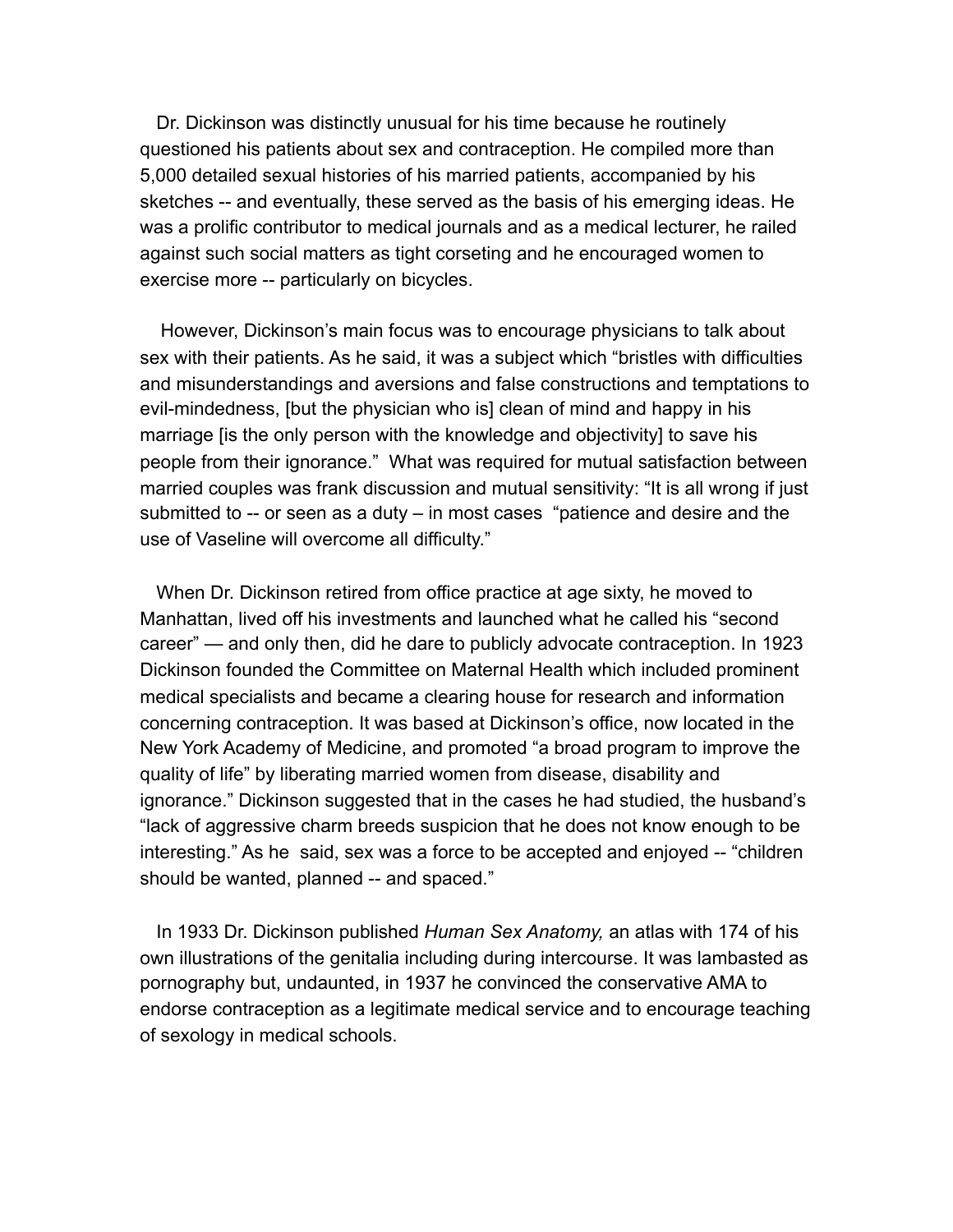Dr. Dickinson often made common cause with Margaret Sanger who aggressively advocated "a woman's right to birth control." Her slogan was that women should raise more hell -- and fewer babies. Sanger and Dickinson had an on-again, off-again relationship -- sometime rivals, other times collaborators. They disagreed over who should control reproduction – the women themselves or their doctors. His position was that "we as a profession should take hold of this matter (of contraception)] and not let it receive harm by being pushed in any undignified or improper manner." There also was a dark side to this story for like many intellectuals during the early 20<sup>th</sup> century Dr. Dickinson (and Sanger too) was an ardent eugenicist and favored mandatory sterilization for certain categories of people.

 In 1937 a well-known sculptor Malvina Hoffman was invited by then 70 year old Dr. Dickinson to collaborate with him on an exhibition about maternal health that was to be shown at New York's World's Fair in 1939. Hoffman declined, apparently because she suspected she wouldn't be paid enough, but she suggested a young Scotsman by the name of Abram Belskie with whom'd she'd sometimes worked. Dr. Dickinson planned to make a series of two dimensional drawings of fetal development in utero but Belskie convinced him to work in 3-D, making full-sized, flesh colored simulations in terra cotta. Two million people viewed the Dickinson-Belskie Birth Series at the 1939 World's Fair and that began a twelve year collaboration and in later years the two men began making medical models to be used as teaching tools. They switched to latex and plastic which were more lifelike than clay and eventually more than 160,000 models were sold to schools and museums.

 In 1943 Robert Latou Dickinson, by now a vigorous octagenerian, met a much younger biologist from Indiana who would succeed him as the country's leading sexologist -- Alfred Kinsey. Legend has it that when the two first met, the older man tearfully exclaimed, "At last! At last! This is what I've been hoping for all these years." Kinsey's early work involved the mating of wasps (in small letters) and much later he acknowledged that he'd been inspired by Dickinson's work.

 In 1946 Dr. Dickinson won the prestigious Lasker Award for his career contributions as "America's leading medical sexologist." This was two years before Kinsey's first book appeared and when Dickinson received his copy, he wrote a letter of thanks to Kinsey saying, "I have my copy at last. Glory be to God." When Robert Latou Dickinson died in 1950 at age 89 after surgery for